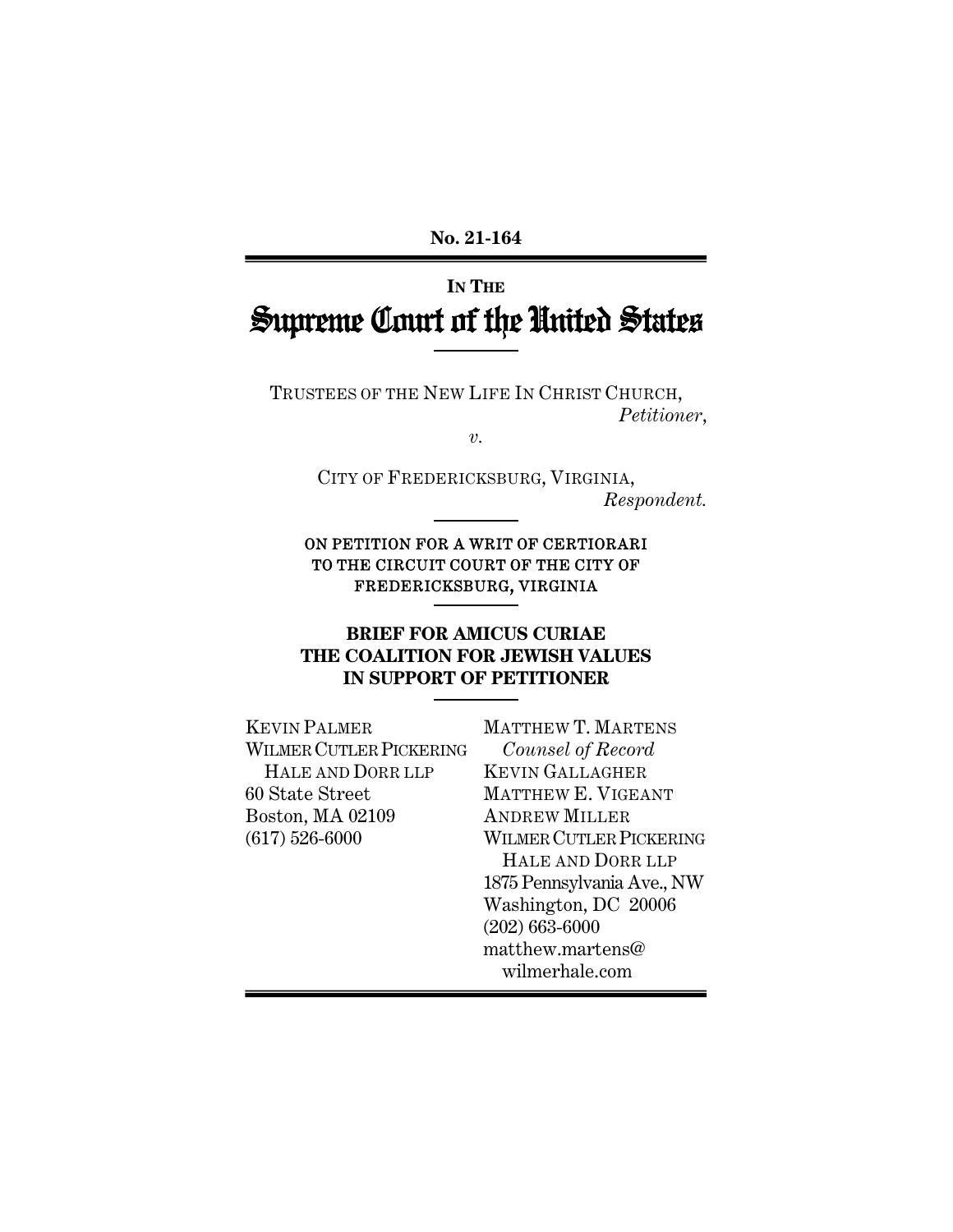# **TABLE OF CONTENTS**

| Page                                                                                                                                       |
|--------------------------------------------------------------------------------------------------------------------------------------------|
|                                                                                                                                            |
|                                                                                                                                            |
|                                                                                                                                            |
|                                                                                                                                            |
| THE FIRST AMENDMENT FORBIDS THE<br>Ι.<br>GOVERNMENT FROM EXAMINING<br>RELIGIOUS DOCTRINE TO DETERMINE WHO<br>IS AND WHO IS NOT A MINISTER3 |
| II. THE CIRCUIT COURT'S ERROR WILL<br>DISPROPORTIONATELY HARM RELIGIOUS                                                                    |
| A. Civil Authorities' Unconstitutional<br>Interpretation of Religious Doctrine<br>Threatens The Autonomy Of Minority                       |
| B. Minority Religions Have Long<br>Struggled For Equality In The Eyes Of                                                                   |
|                                                                                                                                            |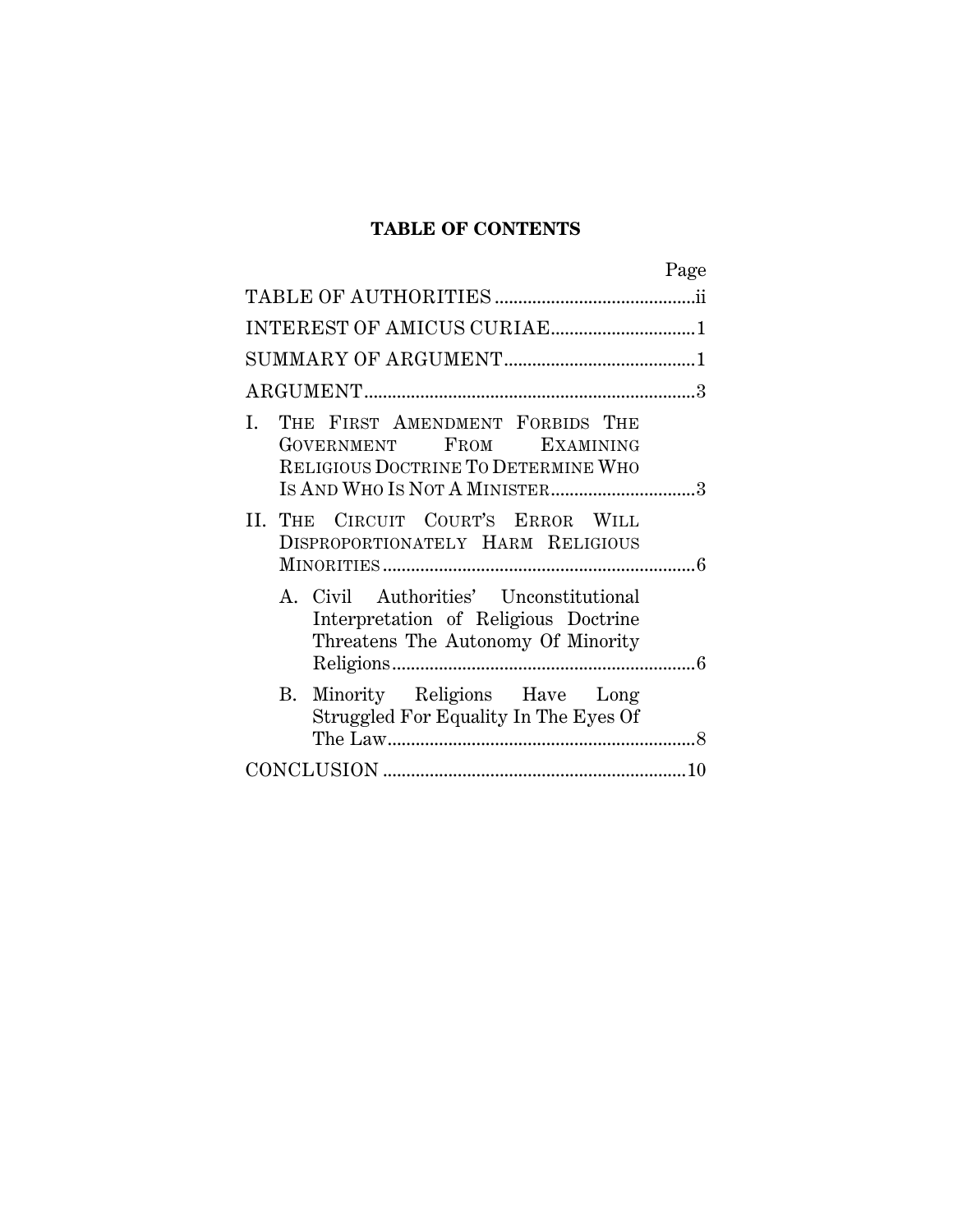# **TABLE OF AUTHORITIES**

# **CASES**

|                                                                                               | Page(s) |
|-----------------------------------------------------------------------------------------------|---------|
| Alcazar v. Corporation of Catholic Archbishop                                                 |         |
| Church of the Lukumi Babalu Aye, Inc. v. City                                                 |         |
| Corporation of Presiding Bishop of Church of<br>Jesus Christ of Latter-Day Saints v. Amos,    |         |
| EEOC v. Catholic University of America, 83                                                    |         |
| Fitts v. United States, 334 F.2d 416 (5th Cir.                                                |         |
| Grussgott v. Milwaukee Jewish Day School,                                                     |         |
| Hosanna-Tabor Evangelical Lutheran Church<br>& School v. EEOC, 565 U.S. 171 (2012) 3, 4, 7, 8 |         |
| Inhabitants of Town of Milford v. Inhabitants                                                 |         |
| Kedroff v. Saint Nicholas Cathedral of Russian<br>Orthodox Church in North America, 344       |         |
|                                                                                               |         |
| Our Lady of Guadalupe School v. Morrissey-<br>Berru, 140 S. Ct. 2049 (2020) 1, 2, 5, 7, 10    |         |
| Pate v. United States, 243 F.2d 99 (5th Cir. 1957) 10                                         |         |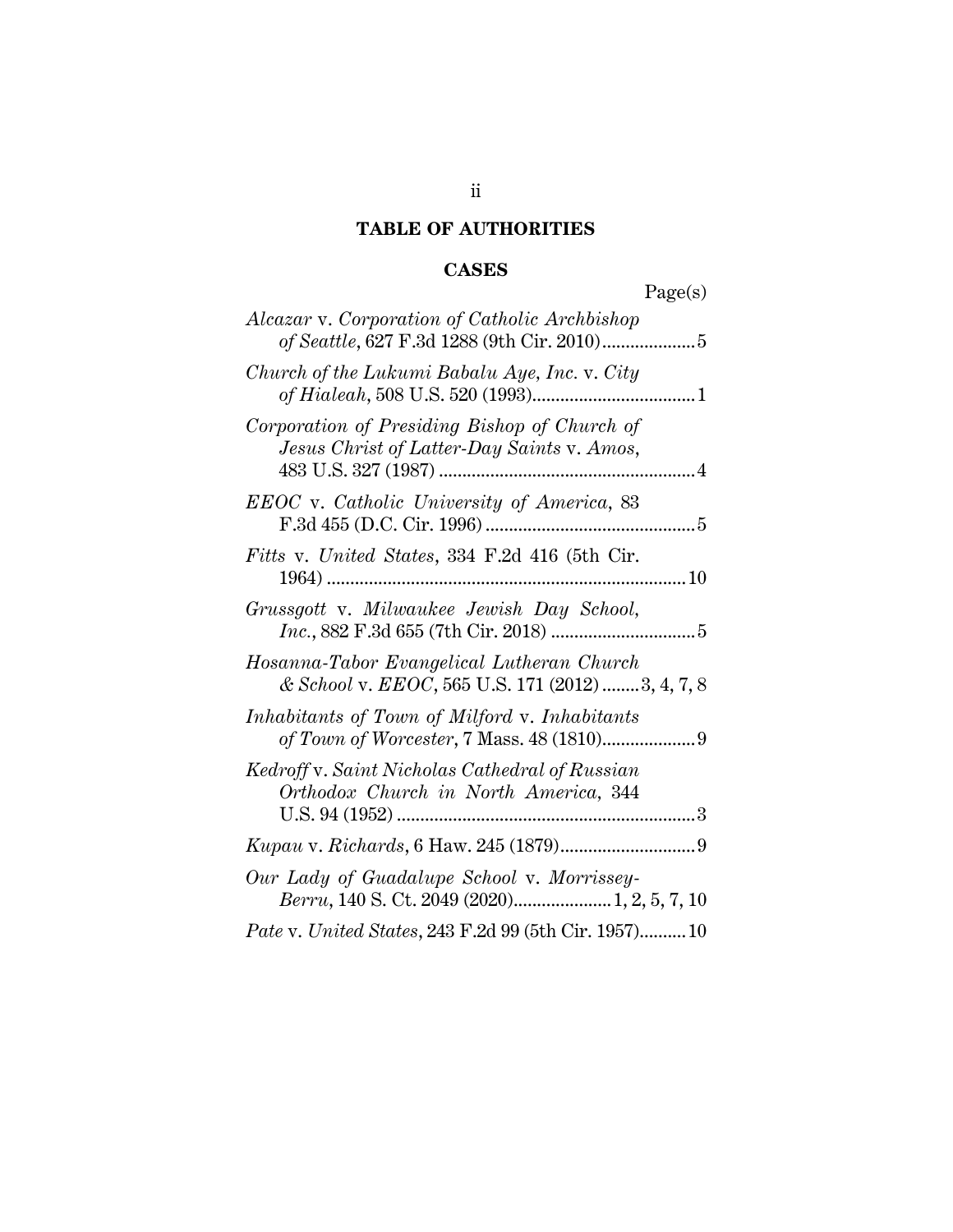# **TABLE OF AUTHORITIES—Continued**

| )<br>Page(s) |
|--------------|
|--------------|

| Presbyterian Church in U.S. v. Mary Elizabeth<br>Blue Hull Memorial Presbyterian Church, |  |
|------------------------------------------------------------------------------------------|--|
| Serbian Eastern Orthodox Diocese v.                                                      |  |
| Starkman v. Evans, 198 F.3d 173 (5th Cir. 1999) 5                                        |  |
| Temple Emanuel of Newton v. Massachusetts<br>Commission Against Discrimination, 975      |  |
|                                                                                          |  |

# **OTHER AUTHORITIES**

| Abbott et al., <i>Historical Dictionary of The</i>                              |  |
|---------------------------------------------------------------------------------|--|
| Berg, Thomas C., et al., Religious Freedom,<br>Church-State Separation, and the |  |
| <i>Ministerial Exception,</i> 106 Nw. U. L. Rev.                                |  |
| Slobin, Mark, Chosen Voices: The Story of the                                   |  |

iii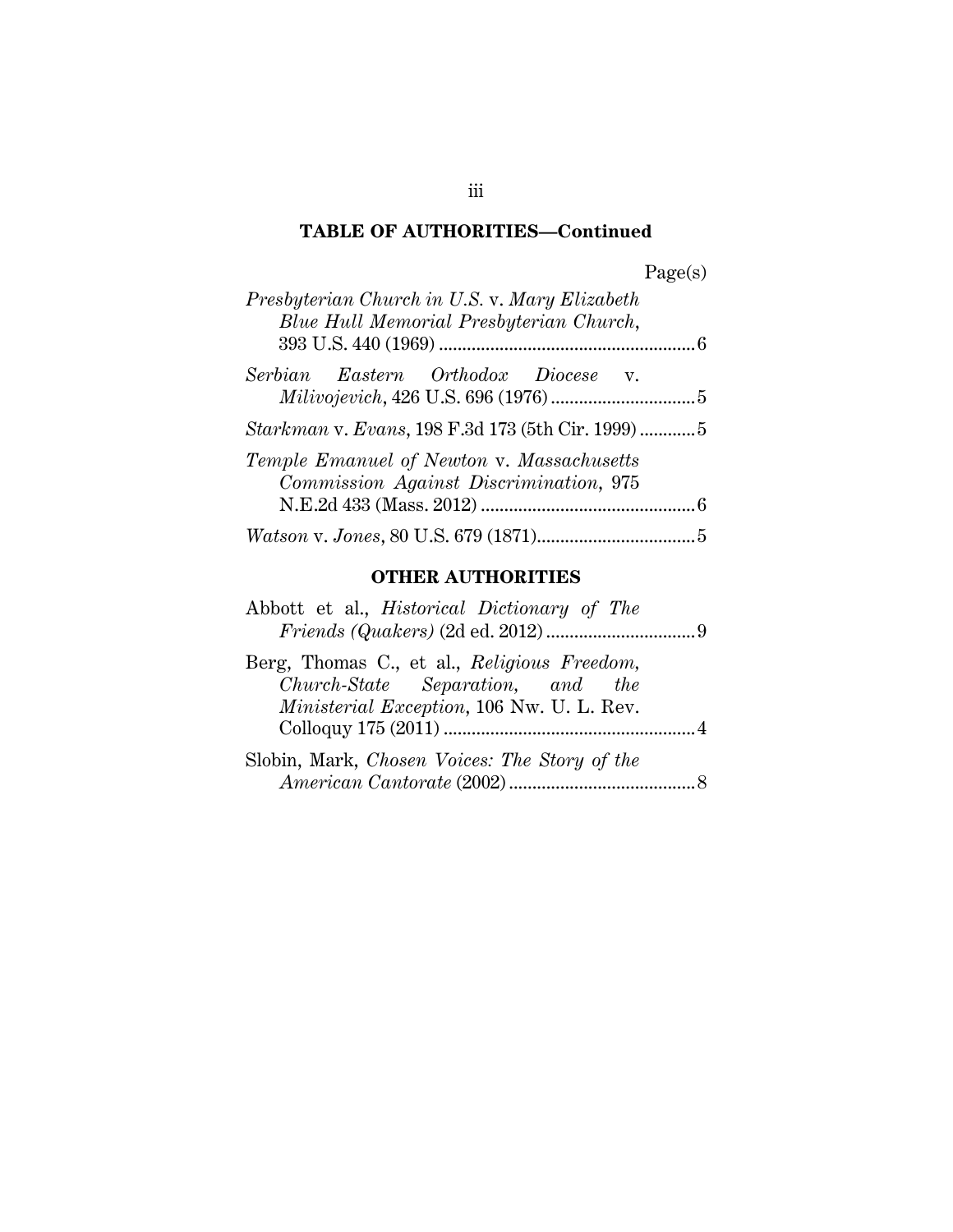#### **INTEREST OF AMICUS CURIAE**<sup>1</sup>

The Coalition for Jewish Values (CJV) is the largest Rabbinic Public Policy organization in America. CJV articulates and advances public policy positions based upon traditional Jewish thought, and does so though education, mobilization, and advocacy, including participating in amicus curiae briefs in defense of equality and freedom for religious institutions and individuals. Representing over 1,500 traditional Orthodox rabbis, CJV has an interest in protecting religious liberty and religious practice against government attempts to restrict them.

#### **SUMMARY OF ARGUMENT**

The Constitution's "Religion Clauses protect the right of churches and other religious institutions to decide matters 'of faith and doctrine' without government intrusion." *Our Lady of Guadalupe Sch.* v. *Morrissey-Berru*, 140 S. Ct. 2049, 2060 (2020). A central "component of this autonomy is the selection of the individuals who play certain key roles" such as ministers, *id.*, and this Court has consistently made clear that any government action that interferes with this autonomy or risks judicial entanglement with a church's conclusions regarding its own rules, customs, or laws is prohibited by the First Amendment, *Church of the Lukumi Babalu Aye, Inc.* v. *City of Hialeah*, 508 U.S. 520, 532 (1993).

Nevertheless, the Circuit Court of the City of Fredericksburg, Virginia (the "Circuit Court") ignored this

<sup>&</sup>lt;sup>1</sup> The parties have consented to the filing of this brief. Counsel of record for both parties received notice at least 10 days prior to the due date of amicus curiae's intention to file this brief. No counsel for a party authored this brief in whole or in part, and no person, other than amicus or their counsel, made any monetary contribution to the preparation or submission of this brief.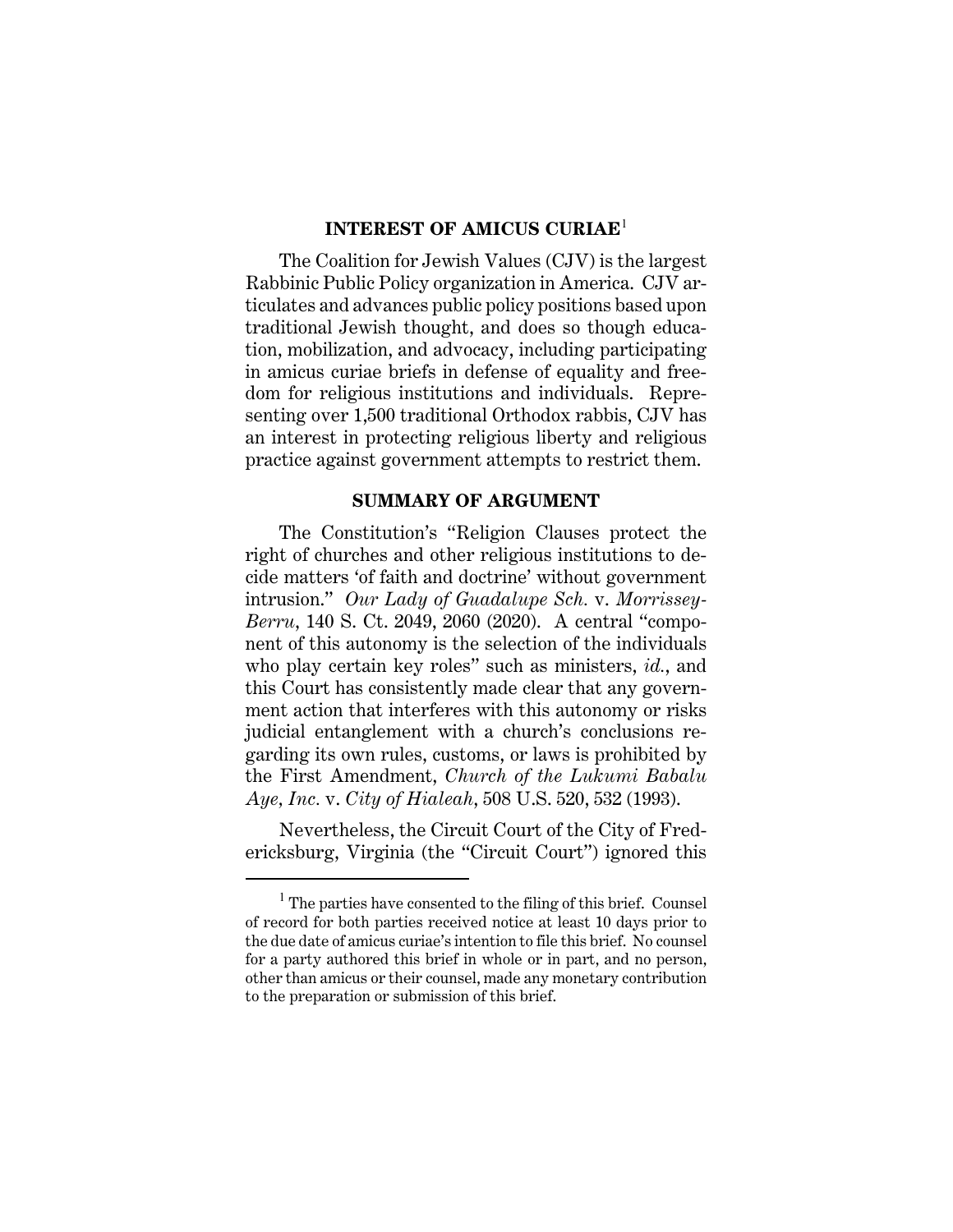Court's commands and rejected Petitioner New Life in Christ Church's (the "Church") sincere determination that, under its doctrine, the church property at issue was occupied by ministers who performed essential religious functions. Pet. App. 93a-95a. Instead, the Circuit Court relied on the City of Fredericksburg's independent (and incorrect) reading of the Presbyterian Book of Order to reach its own conclusion that the Stormses were not ministers because they are not ordained. Pet. App. 1a-2a, 70a-74a. "The First Amendment outlaws such intrusion" into a religious organization's determination of its leadership, and the Circuit Court's flagrant disregard of the law cannot stand. *Our Lady of Guadalupe Sch.*, 140 S. Ct. at 2060.

The Circuit Court's errant decision is especially problematic for religious minorities. Many minority faiths do not mirror Christian entities in their doctrine, organization, or structure, so civil authorities are less likely to understand or identify who their faith leaders are. That is why this Court recently recognized that judicial inquiry into ministerial status, focused on concepts such as ordination, disadvantages minority religions and poses a threat to their autonomy. *See Our Lady of Guadalupe Sch.*, 140 S. Ct. at 2064 ("Requiring the use of the title would constitute impermissible discrimination[.]").

If left unchecked, the Circuit Court's decision will not only entangle that court in a core religious issue, but also place it and other courts across the country in a position to determine as a matter of law what a religious organization's doctrine says and means. Civil authorities, not religious authorities, will become the final arbiter of who is and who is not a minister. This Court's intervention is needed.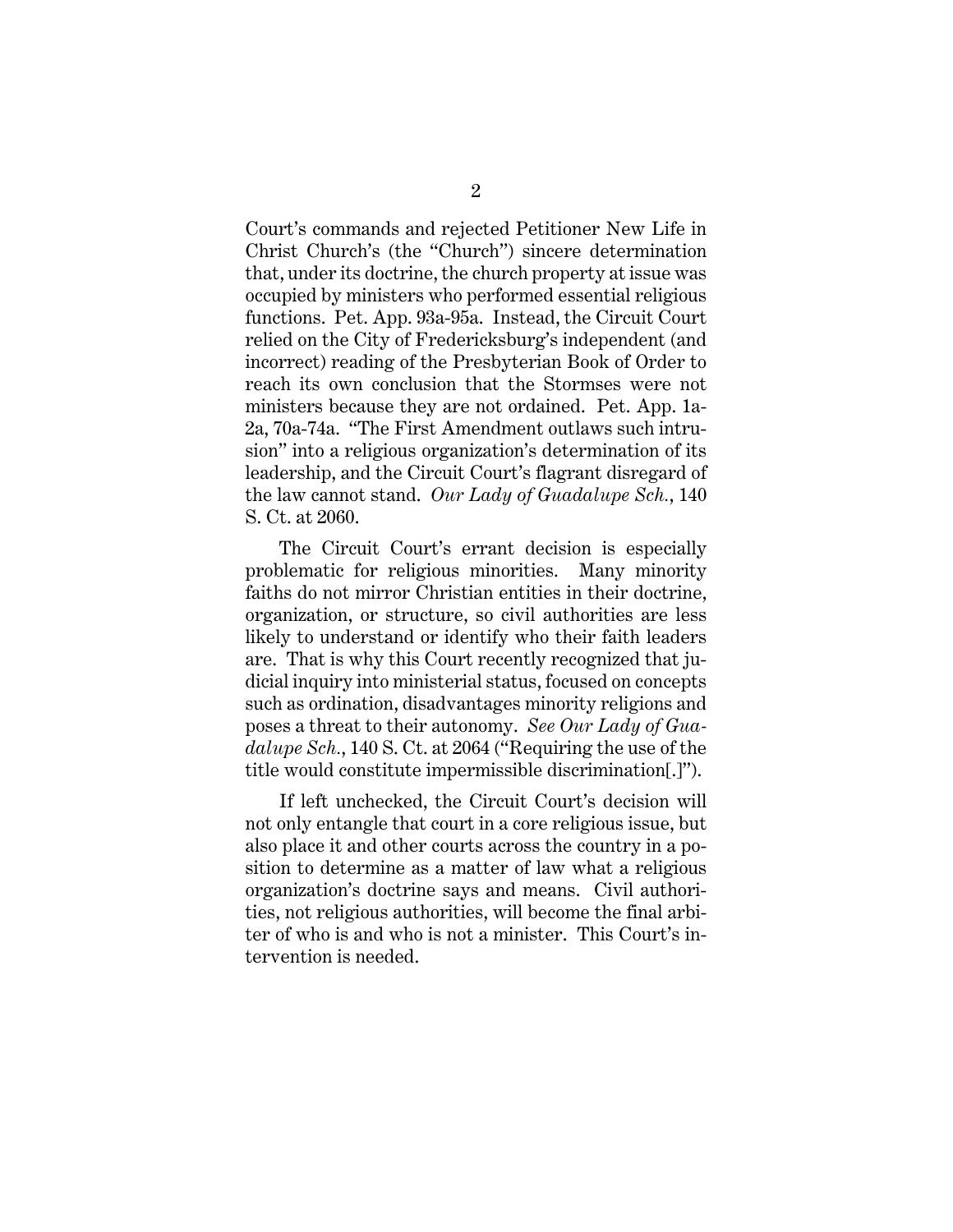#### **ARGUMENT**

### **I. THE FIRST AMENDMENT FORBIDS THE GOVERNMENT FROM EXAMINING RELIGIOUS DOCTRINE TO DETER-MINE WHO IS AND WHO IS NOT A MINISTER**

The Religion Clauses forbid the government from examining religious doctrine to determine who is a minister and who is not. Here, the Church determined that the Stormses are ministers within the meaning of its doctrine, and its sincerely held religious belief is not challenged. Pet. App. 93a-95a. Because the Circuit Court's decision permits a local government to overrule the Church's determination through its secular interpretation of religious doctrine, it is contrary to all precedent and constitutional history and should be summarily reversed.

The First Amendment restricts the government from denying religious groups the "power to decide for themselves, free from state interference, matters of church government as well as those of faith and doctrine." *Kedroff* v. *Saint Nicholas Cathedral of Russian Orthodox Church in N. Am.,* 344 U.S. 94, 116 (1952). Specifically, the Free Exercise Clause protects a religious body's "right to shape its own faith and mission through its appointments," and the Establishment Clause "prohibits government involvement in such ecclesiastical decisions." *Hosanna-Tabor Evangelical Lutheran Church & Sch.* v. *EEOC*, 565 U.S. 171, 188-189 (2012). This protection includes the "[f]reedom to select the clergy," *Kedroff*, 344 U.S. at 116, since state interference with a church's selection or definition of its ministers "depriv[es] the church of control over the selection of those who will personify its beliefs," *Hosanna-Tabor*, 565 U.S. at 188; *see also id.* at 197 (Thomas, J., concurring) ("Judicial attempts to fashion a civil definition of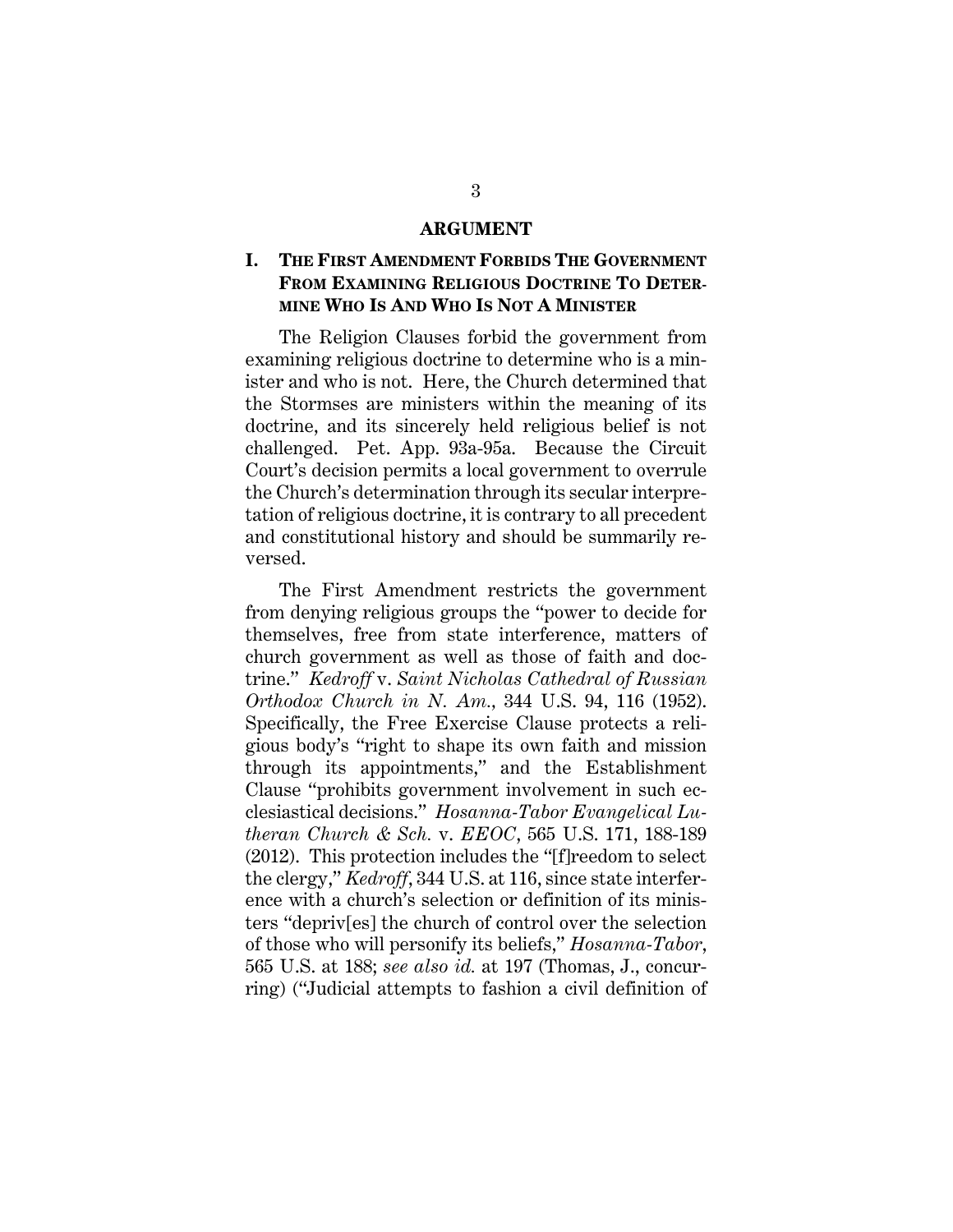'minister' … risk disadvantaging those religious groups whose beliefs, practices, and membership are outside of the 'mainstream' or unpalatable to some."); *Corporation of Presiding Bishop of Church of Jesus Christ of Latter-Day Saints* v. *Amos*, 483 U.S. 327, 336, 341 (1987) (Brennan, J., concurring) (stating that churches must be free to "'select their own leaders'"—"[f]ear of potential liability might affect the way an organization carried out what it understood to be its religious mission").

The Constitutional prohibition on civil authorities entangling themselves in ecclesiastical decisions is rooted in America's founding as a place where religious minorities and dissidents would be free to select their clergy and practice their faith without state interference. Many of the first British settlers were religious dissidents who came to the colonies to select independent religious leaders outside of the reach of the state-run clerical leadership of the Church of England. *See Hosanna-Tabor*, 565 U.S. at 182 ("Seeking to escape the control of the national church, the Puritans fled to New England, where they hoped to elect their own ministers and establish their own modes of worship."). This background of resistance to state entanglement in doctrinal questions informed the development of the Religion Clauses. James Madison and Thomas Jefferson each wrote extensively that the state should not play a role in ministerial selection. *See* Berg et al., *Religious Freedom, Church-State Separation, and the Ministerial Exception*, 106 Nw. U. L. Rev. Colloquy 175, 181-182 (2011) (describing Jefferson's and Madison's resolve against "'political interference in religious affairs'" with regard to selecting church "functionaries" and describing Jefferson's position that religious institutions should be able to self-govern "'without interference from the civil authority'" (emphasis omitted)); *see also Hosanna-*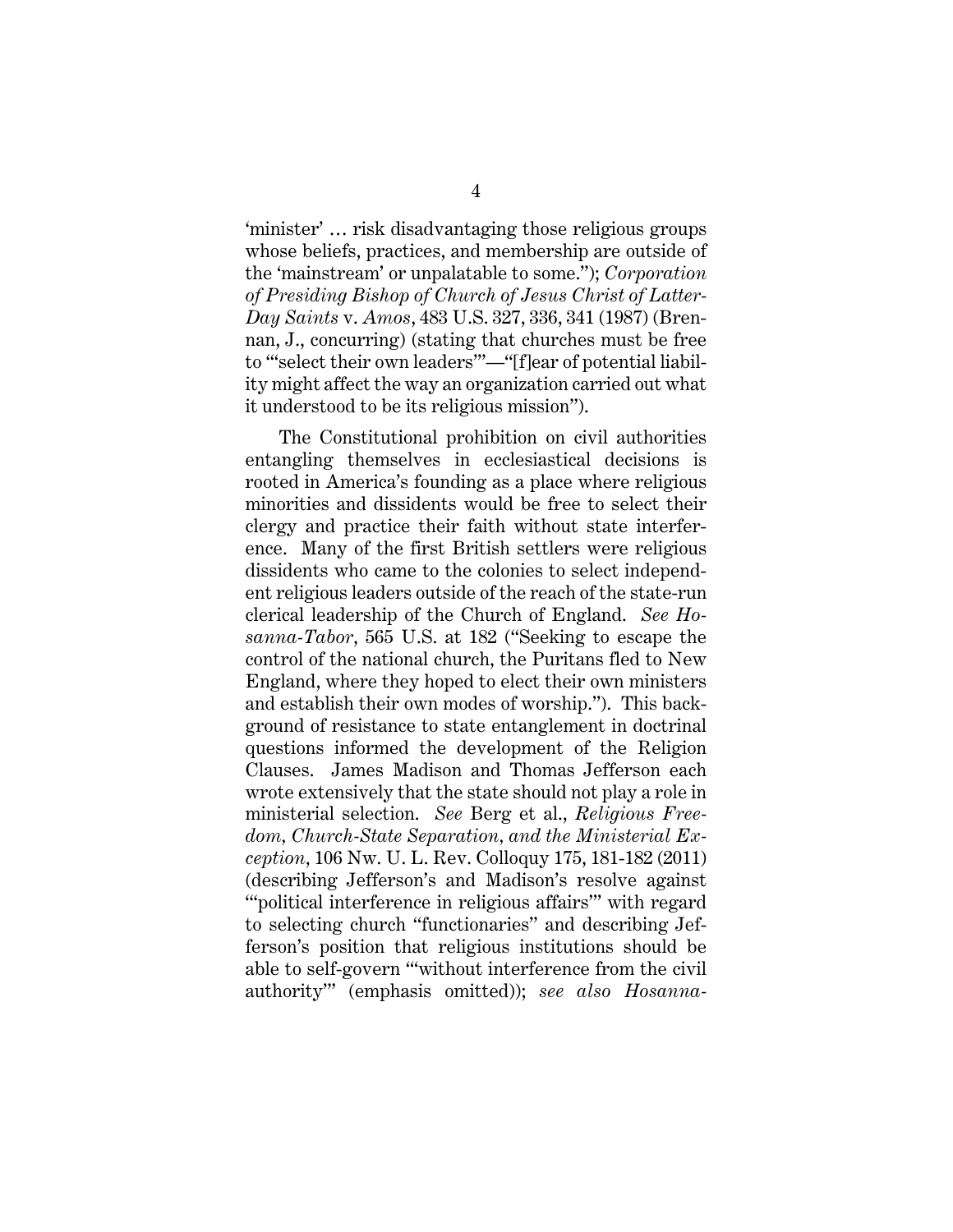*Tabor,* 565 U.S. at 184-185 (citing instances of Madison's and Jefferson's refusal to involve the government in ecclesiastical decision-making).

The Circuit Court's independent inquiry and emphasis on the fact that the Stormses are not ordained is particularly problematic. A church's right to define and select its ministers covers all manner of persons who have "an important responsibility in elucidating or teaching the tenets of the faith." *Our Lady of Guadalupe Sch.*, 140 S. Ct. at 2064. Christian ordination is not a requirement. *See id.* (holding that Religion Clauses extend protection to religious groups' selection of teachers, priests, nuns, imams, and rabbis, among others). And where a church has resolved the question of a person's status as a minister, that determination is binding on secular courts. *See Serbian E. Orthodox Diocese* v. *Milivojevich*, 426 U.S. 696, 708 (1976) (holding a state court committed a "fallacy fatal to the judgment" where it "impermissibly substitute[d] its own inquiry" into a church's dismissal of a bishop); *Watson* v. *Jones*, 80 U.S. 679, 729 (1871) ("It is of the essence of these religious unions … that those decisions should be binding in all cases of ecclesiastical cognizance.").

But instead of following this Court's clear precedent, as the majority of lower courts have, $2$  the state court

<sup>2</sup> *See*, *e.g*., *Grussgott* v. *Milwaukee Jewish Day Sch., Inc.*, 882 F.3d 655, 661 (7th Cir. 2018) (affirming school's characterization of teacher as a minister, despite lack of a ministerial title, because teacher took "on a religious role"); *Alcazar* v. *Corp. of Catholic Archbishop of Seattle*, 627 F.3d 1288, 1290 (9th Cir. 2010) (en banc) (affirming church's characterization of an unordained seminarian "in a ministerial placement" as a minister); *Starkman* v. *Evans*, 198 F.3d 173, 177 (5th Cir. 1999) (affirming church's characterization of unordained choirmaster as a minister); *EEOC* v. *Catholic Univ. of Am.*, 83 F.3d 455, 463 (D.C. Cir. 1996) (affirming church's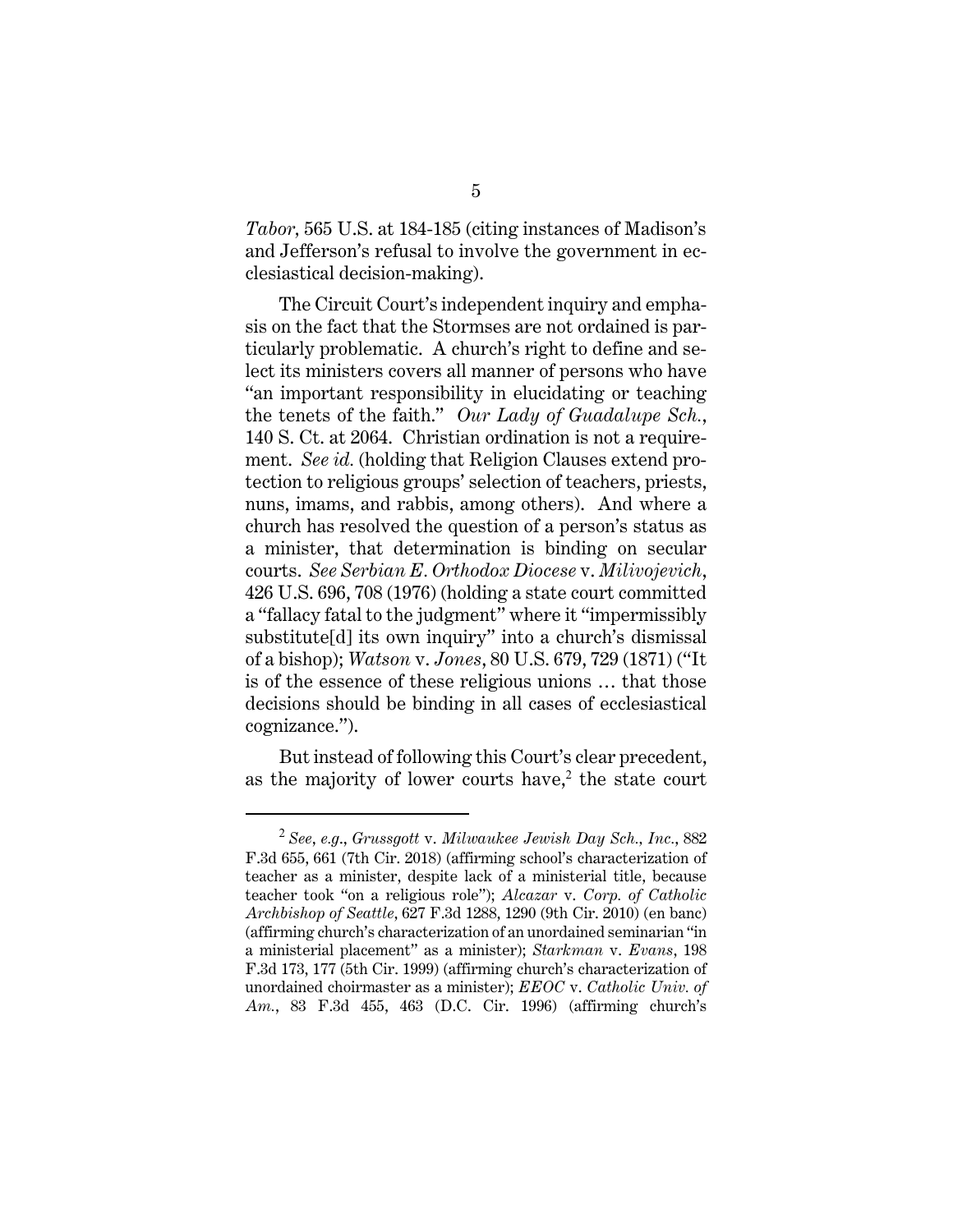here committed the very error the Framers feared: it permitted the state to examine and rewrite religious doctrine to overrule the Church's appointment of the Stormses as its ministers. This intrusion on the Church's religious autonomy violates the First Amendment and creates irreconcilable tension with this Court's precedent.

### **II. THE CIRCUIT COURT'S ERROR WILL DISPROPORTION-ATELY HARM RELIGIOUS MINORITIES**

The lower court's decision to rely on the City of Fredericksburg's independent interpretation of the Church's religion, instead of deferring to the Church, not only violates the First Amendment, but threatens to disproportionately harm religious minorities whose faiths are less likely to be understood by civil authorities.

### **A. Civil Authorities' Unconstitutional Interpretation Of Religious Doctrine Threatens The Autonomy Of Minority Religions**

The First Amendment does not permit secular courts "to determine ecclesiastical questions" in part because courts are not equipped to be authorities on religion. *Presbyterian Church in U.S.* v. *Mary Elizabeth Blue Hull Mem'l Presbyterian Church*, 393 U.S. 440, 445-446 (1969). Doctrinal interpretation requires significant training—religious, philosophical, and even linguistic—which courts and local governments lack. And any intrusion by civil authorities into ecclesiastical

characterization of unordained nun as a minister); *Temple Emanuel of Newton* v. *Massachusetts Comm'n Against Discrimination*, 975 N.E.2d 433, 443-444 (Mass. 2012) (prohibiting state intrusion into religious school's employment decision "regardless whether a religious teacher is called a minister or holds any title of clergy").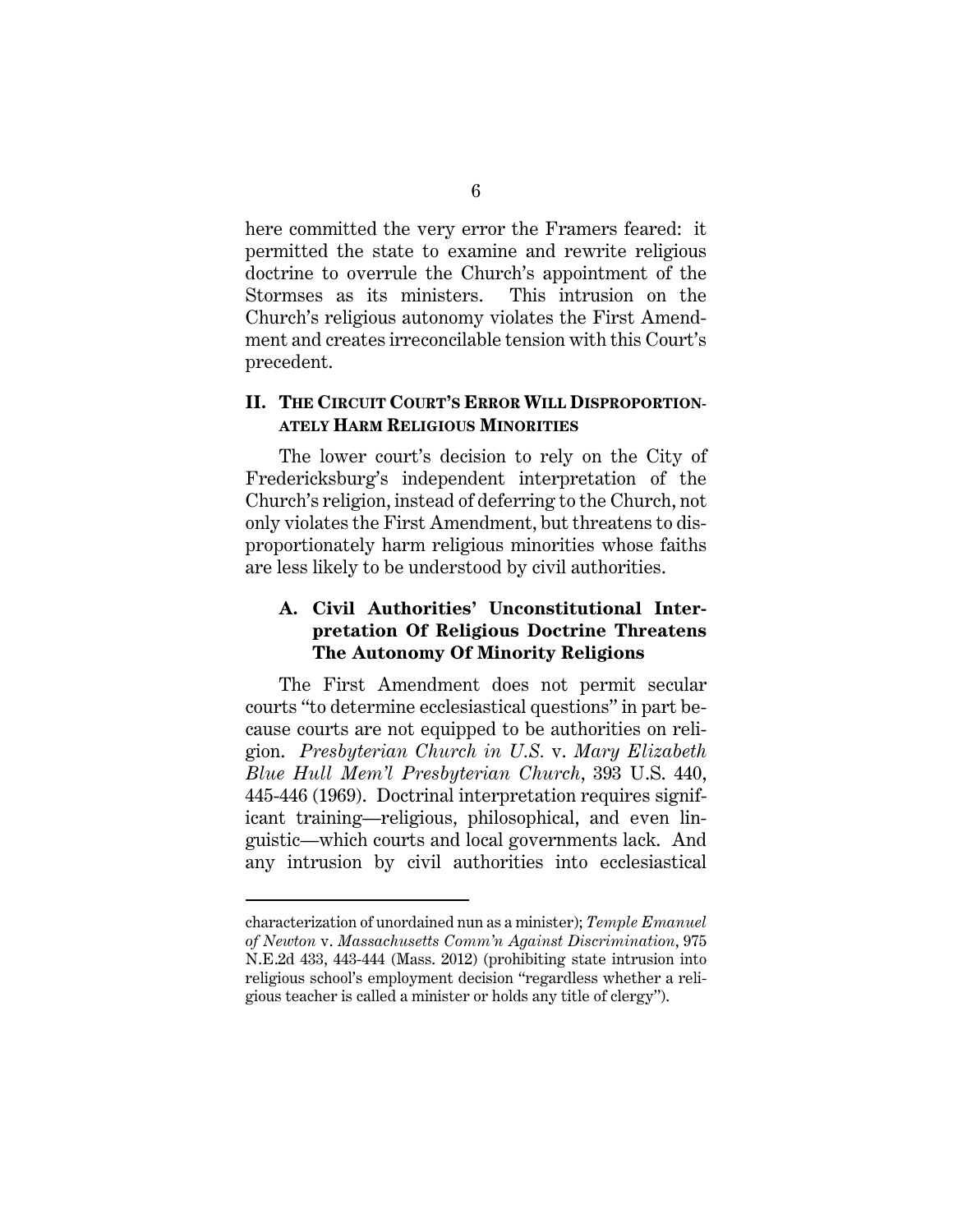decisions is all the more concerning for minority religions, which are less likely to be familiar to judges and other officials.

Here, the City and Circuit Court's formalistic analysis focused on the title of "minister," which led the court to find that the Stormses were not ministers under its reading of the Presbyterian Book of Church Order. Specifically, the Circuit Court determined that Church could only confer the designation of being a minister on ordained church officials with specific leadership roles. Pet. App. 1a-2a, 70a-74a. But this examination of church doctrine flies in the face of this Court's recent recognition of the threat that such title-focused applications of the law to ministerial determinations pose to religious minorities' autonomy. *See Our Lady of Guadalupe Sch.*, 140 S. Ct. at 2063-2064 ("since many religious traditions do not use the title 'minister,' it cannot be a necessary requirement" for the ministerial exception to apply). As Justice Thomas wrote in his *Our Lady of Guadalupe School* concurrence, "[t]o 'a religious group's right to shape its own faith and mission,' courts should defer to a religious organization's sincere determination that a position is 'ministerial.'" *Id.* at 2070 (Thomas, J., concurring) (citation omitted). That is because "judges lack the requisite 'understanding and appreciation of the role played by every person who performs a particular role in every religious tradition" so "[w]hat qualifies as 'ministerial' is an inherently theological question, and thus one that cannot be resolved by civil courts through legal analysis." *Id*.

Justices Alito and Kagan have similarly noted that the concept of ordination "has no clear counterpart in some Christian denominations and some other religions." *Hosana-Tabor*, 565 U.S. at 198 (Alito, J. and Kagan, J., concurring). And since "virtually every religion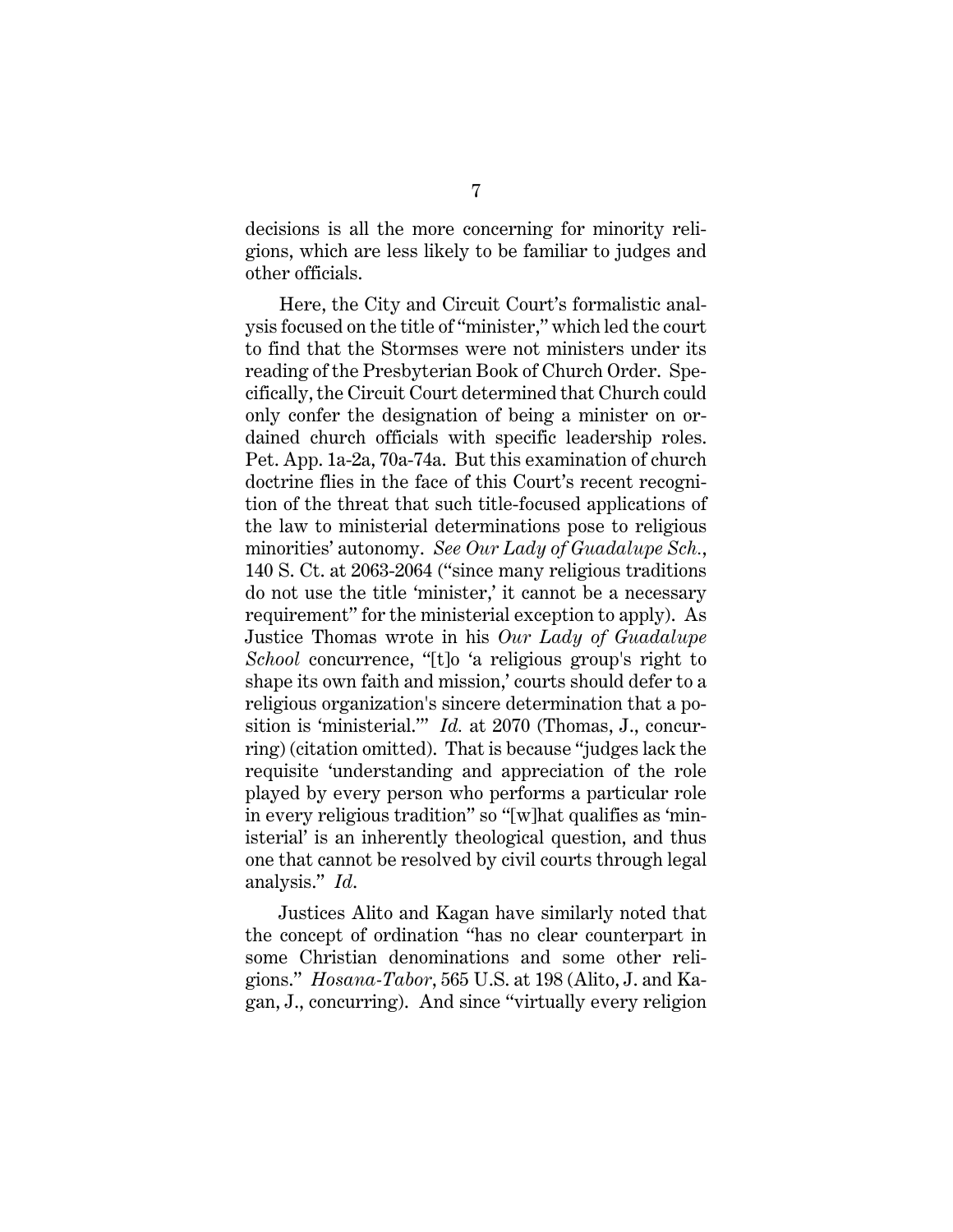in the world is represented in the population of the United States, it would be a mistake if the term 'minister' or the concept of ordination were viewed as central to the important issue of religious autonomy." *Id.* 

As here, interpretations of church doctrine by civil authorities can lead to improper and unconstitutional results for mainstream religions like the Presbyterian Church in America, which have fairly widely understood doctrines. But this improper practice compounds the risk to minority religions with different terminology and doctrinal understandings, potentially subjecting these minorities to detriments not suffered by majority religions.

### **B. Minority Religions Have Long Struggled For Equality In The Eyes Of The Law**

Members of minority faiths in the United States have long struggled throughout American history to claim the equal protection of religious autonomy due to their differences with Christian models of ministry and religious organization. For example, before the 1840s, most synagogues in America were led by *hazzan* (cantors) as opposed to rabbis. *See* Slobin, *Chosen Voices: The Story of the American Cantorate* 30-31 (2002). These *hazzan* generally lacked rabbinical education and were not ordained.<sup>3</sup> So, Colonial Jews attempted to approximate majority faith practices to obtain the protection of the law by emphasizing to civil authorities that "'*hazzan* equals minister.'" *Id.* at 103.

<sup>&</sup>lt;sup>3</sup> Indeed, the *hazzan* ultimately were displaced by later waves of immigration of an educated and ordained rabbinate whose congregations appeared to have viewed them as more appropriately clerical. Slobin, *Chosen Voices* at 40.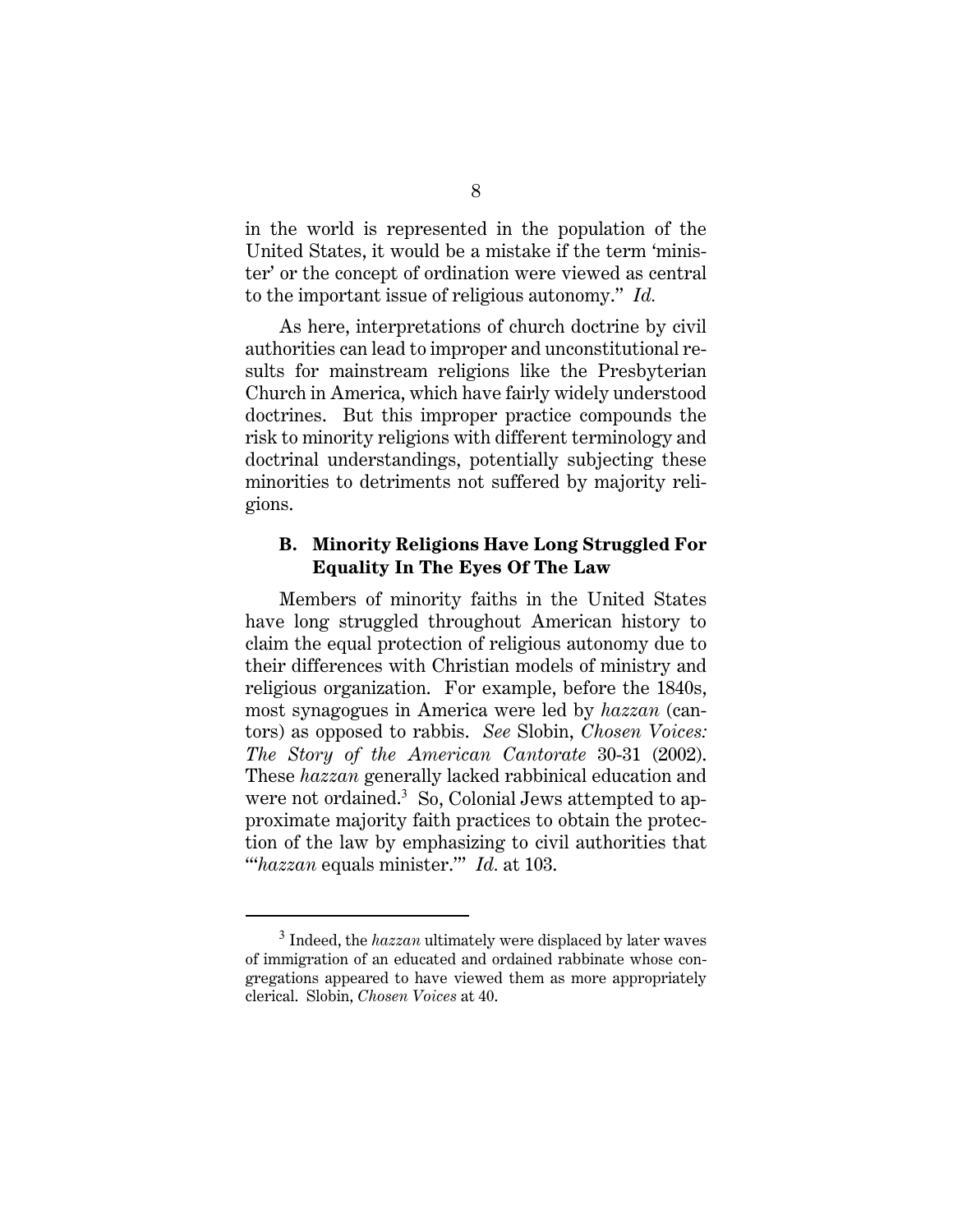Not all religious minorities adopted such analogies though, often to their detriment. The Society of Friends, often referred to as Quakers, rejects clericalism and affirms a "priesthood of all believers." Individual Quakers may exercise an office of ministry and even possess the title of "minister," but never undergo any special education or ordination. *See* Abbott et al., *Historical Dictionary of The Friends (Quakers)* 225-226 (2d ed. 2012). This led non-Quaker local governments to dispute whether Quaker ministers were in fact "ministers." In Massachusetts prior to 1786, for example, a marriage before a Quaker minister was void for failure to be before a "justice or minister." *See Inhabitants of Town of Milford* v. *Inhabitants of Town of Worcester*, 7 Mass. 48, 56 (1810).

The Church of Jesus Christ of Latter-day Saints (LDS) is another example. In a case before the Supreme Court of the pre-annexation Kingdom of Hawaii, an LDS leader (known as an "elder") had claimed a tax-exemption that applied to "[a]ll clergymen of any Christian denomination regularly engaged in their vocation." *Kupau* v. *Richards*, 6 Haw. 245, 245 (1879). The court wrestled with whether, as an "elder," the claimant sufficiently resembled a Christian clergyman. In ruling for him, the court explained that "[i]t does not appear why the use of the term 'Rev.' should be the test of the class of persons intended by the statute. It is the custom of some other denominations to style their ministers 'Elder.' The Baptists and Methodists do this to a considerable extent." *Id*  at 248. Far more important in the court's view was the fact that "elder" was "the designation of a minister or clergyman in his denomination, and that he is a clergyman or minister." *Id.* 

Similar issues have arisen for religious faiths in more recent times. During the era of the military draft, for example, courts were required to determine when a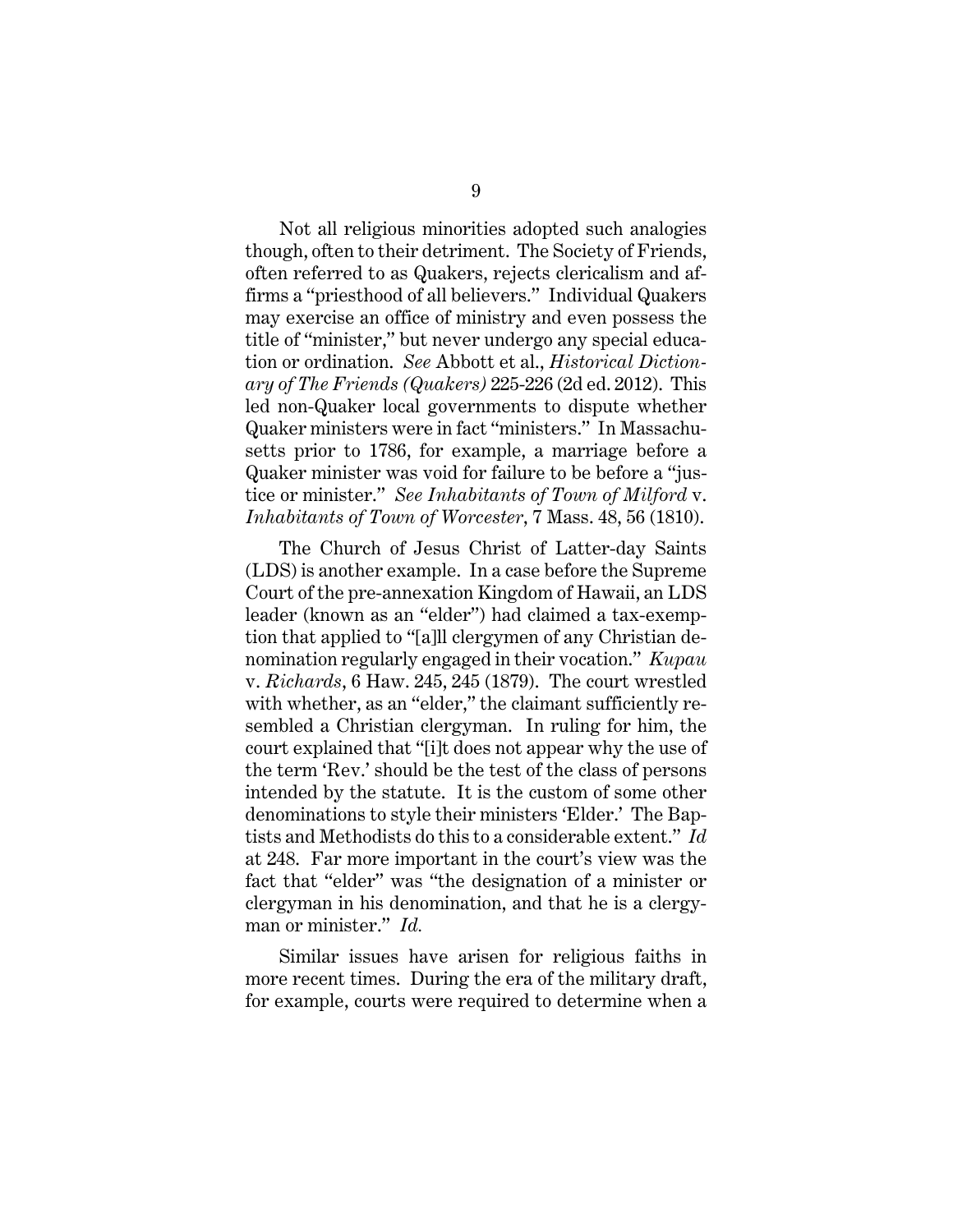Jehovah's Witness qualified for a ministerial draft exemption. *E.g.*, *Fitts* v. *United States*, 334 F.2d 416 (5th Cir. 1964). Because ministers of that faith generally work in secular occupations to support themselves, courts sometimes admonished local draft boards not to "fit and mold an ordained pioneer minister of Jehovah's Witnesses into the orthodox straight-jacket of ministers of an orthodox church," or establish "a requirement that a minister earn his livelihood from the ministry or from a particular congregation, or that he have a pulpit before he can claim and receive classification as a minister." *Pate* v. *United States*, 243 F.2d 99, 103 (5th Cir. 1957).

These examples demonstrate that members of minority religions face inherent difficulties when making claims for protections or benefits for their religious leaders. They also demonstrate that the religious concepts at issue in the instant case—who is and who is not a minister—have been the subject of profound misunderstandings in the context of minority religions. "In a country with the religious diversity of the United States, judges cannot be expected to have a complete understanding and appreciation of the role played by every person who performs a particular role in every religious tradition." *Our Lady of Guadalupe*, 140 S. Ct. at 2066. This is why courts must avoid interpretive analysis of religious doctrine and texts and defer to a religious organization's good faith belief if they are to be responsive to the diversity of American religious practice.

#### **CONCLUSION**

This Court should summarily reverse the decision below.